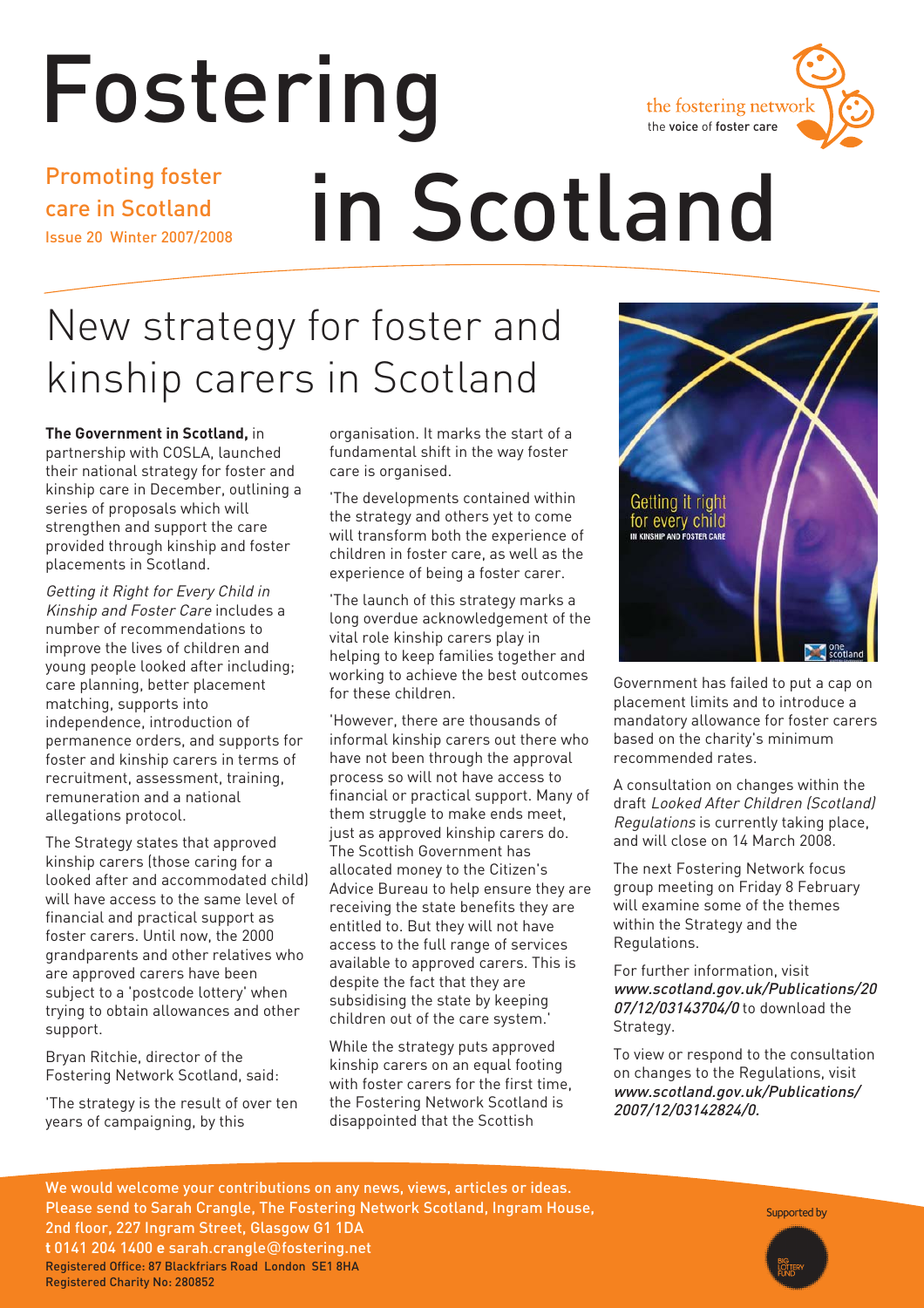## **Contact us at:**

The Fostering Network Scotland Ingram House, 2nd floor 227 Ingram Street Glasgow G1 1DA

**t** 0141 204 1400 **f** 0141 204 6588 **e** scotland@fostering.net

#### **www.fostering.net**

**Acting Director**  Mary McKenna

**Chair, Scottish Advisory Committee** Anne Black

**Office Manager** Linda Curran

**Administrative Assistant**  Deborah Cook

**Advice, Information and Mediation**  Sandra Moody

**Training Manager** Sue Robertson

**Training Administrator**  Joy Crawford

**Young Peoples project** Alison Boswell

**National Recruitment project Fostering Links project** Sarah Crangle

#### **Note for diary…change of date**

**A notice for all those** involved in the focus group meetings, the date of the next focus group meeting is Friday 8 February (previously Wednesday 6 February).

Hopefully all those involved will have received a telephone call, email or letter advising them of such, but apologies for any difficulties this has caused.

The meeting will still take place in Stirling Management Centre, Stirling and will involve focus group representatives from throughout Scotland. Information should, hopefully, be with all those who have advised Sarah of their attendance.

The focus group meeting will explore the themes arising from the Getting it Right for Every Child in Kinship and Foster Care strategy, as well as the consultation on changes to the Looked After Children (Scotland) Regulations.



### **Ministers host reception at Edinburgh Castle**

**Adam Ingram MSP,** Minister for Education and Early Years, and Cllr Isabel Hutton, COSLA welcomed young people from the Young People's project, foster carers, kinship carers and practitioners from across Scotland to a Celebration of Foster Care on 5 December 2007.

The evening in Edinburgh Castle's Great Hall took place following a ministerial debate in Parliament on the national fostering and kinship care strategy. Guests at the event were given the opportunity to meet with the

Minister, and give a flavour of their fostering experiences.

Also announced at the event was the Getting it Right for Every Child in Kinship and Foster Care strategy and the Consultation on the Looked After Children (Scotland) Regulations.

This event has taken place over the past few years now, and we look forward to working with the Scottish Government in ensuring that more foster carers are given the opportunity to attend in future years.

### **Government consultation on changes to Regulations**

**As mentioned elsewhere** in this newsletter, the Scottish Government is currently seeking views through their consultation of the Looked After Children (Scotland) Regulations.

The consultation runs until 14 March 2008, and the Scottish Government is seeking views on a range of proposals, including:

- **•** Care plans
- **•** Reviews and timescales
- **•** Placement of the child
- **•** Fostering panels
- **•** Approval of foster and kinship carers
- **•** Payment of allowances
- **•** Placement outwith the local authority
- **•** Records and recording

Your views are important, and if you wish to respond to any or all of the consultation, please visit

www.scotland.gov.uk/Publications/2007/12/03142824/0.

Or, for further information or help in responding, please contact Sarah **t** 0141 204 1400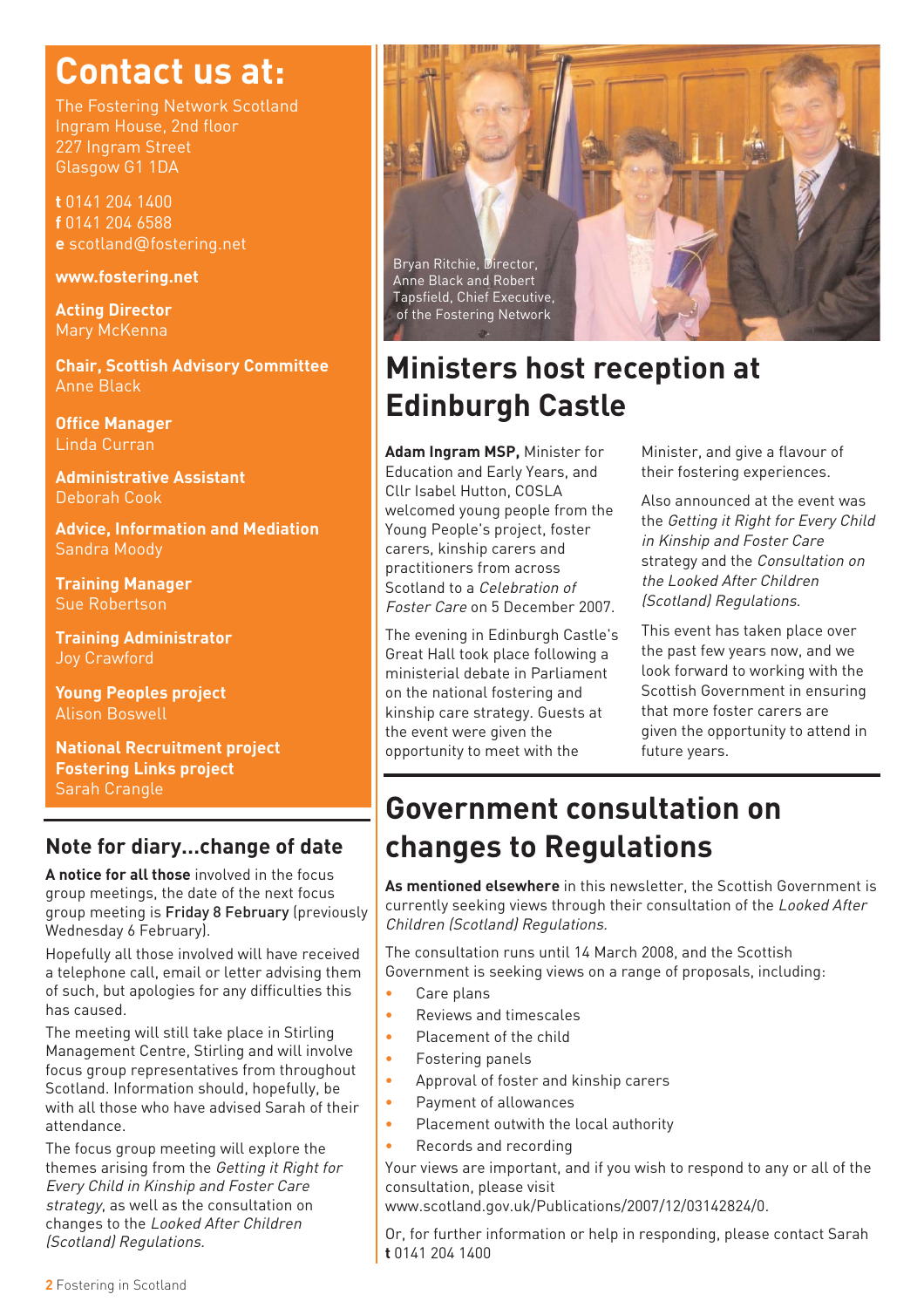## **Dear** Members,

**I am sure** that I will not be the only person wondering where 2007 has gone!

It is hard to believe that as I am writing this letter, Christmas is now 'next week'. It will be a very busy time for you all but I hope that you will have found some space occasionally to recharge your batteries.

2007 has been a very busy and challenging year for foster care in Scotland. The consultation on the National Fostering and Kinship Care Strategy took a lot of time and planning but the results were excellent with very powerful views from foster carers, kinship carers and social work staff about what needed to be done to improve fostering and the outcomes for children.

Now the Strategy is published and has a new name. Getting it Right for Every Child in Kinship and Foster Care. There are many challenges in working out the details and I am happy that many Fostering Network members and carers will be part of the Working Groups which will report to the Scottish Government in the summer about the best way forward.

I hope that other people involved in fostering and kinship care will let the Fostering Network have any points they want to make about the strategy and its implementation.

I was very fortunate to be invited to Edinburgh Castle after the debate in Parliament on the Fostering and Kinship Care Strategy. It is always a celebration of all that foster carers and kinship carers do for Scotland's children. It is a pity that many more of you cannot be invited but space is limited.

Over the year we have had several very successful membership and focus group meetings looking at key areas of concern for the service. We have been fortunate in having the Care Commission's Marjory Booth at the last two meetings and she has shared some of the results of inspections and found out what carers in particular want to know from the inspections and how they can get more involved in future inspections.

The most recent membership meeting focused on Education and there were teachers, social workers and carers and a lot of lively debate.

At UK level there was a successful conference in London and several carers from Scotland were there. It was a great success and Debbie Booth, a carer from Dundee, was one of the best speakers, lively and challenging!

There have been elections for new Board members and thank you to those who voted. Still a very low percentage of members vote and that is a pity as the more people who vote the more varied the Board. Adrian Clark from Scotland has been elected so I am looking forward to meeting Adrian and to working with him so that he can raise the issues and ideas from the Scottish Advisory Committee and from Scottish members at the Board.

Other changes are the development of a National Recruitment project with monies from the Government. Sarah Crangle from the Fostering Links project is going to be working on the project and she will be in touch with all the Agencies to hear about their recruitment processes and their successes.

We will miss Sarah a great deal in the Fostering Links project but she will be continuing to do work for the project until March. I realise that the uncertainties of future funding for Fostering Links made it very difficult for Sarah. We are hoping to get funding to continue the Links Project but nothing is ever certain till the cheque drops through the letterbox.

The other big event is Bryan's decision to leave the Fostering Network for a post developing foster carer services in New Zealand! Bryan has done so much to take the Fostering Network forward and to ensure that the Government and other organisations turn to the Fostering Network first for views on the issues related to fostering.

Bryan will be missed very much but he goes with our good wishes. We expect him to become the Alistair Cooke of New Zealand and to keep us in touch with developments at the other side of the world!

I hope that 2008 will be a good year for you all and that the recognition of the importance of fostering services to so many of Scotland's children will help to achieve better resources for carers and more staff to support carers in the valuable work they do day in and day out.

With best wishes,

Anne Black

Anne Black Chair, Scottish Advisory Committee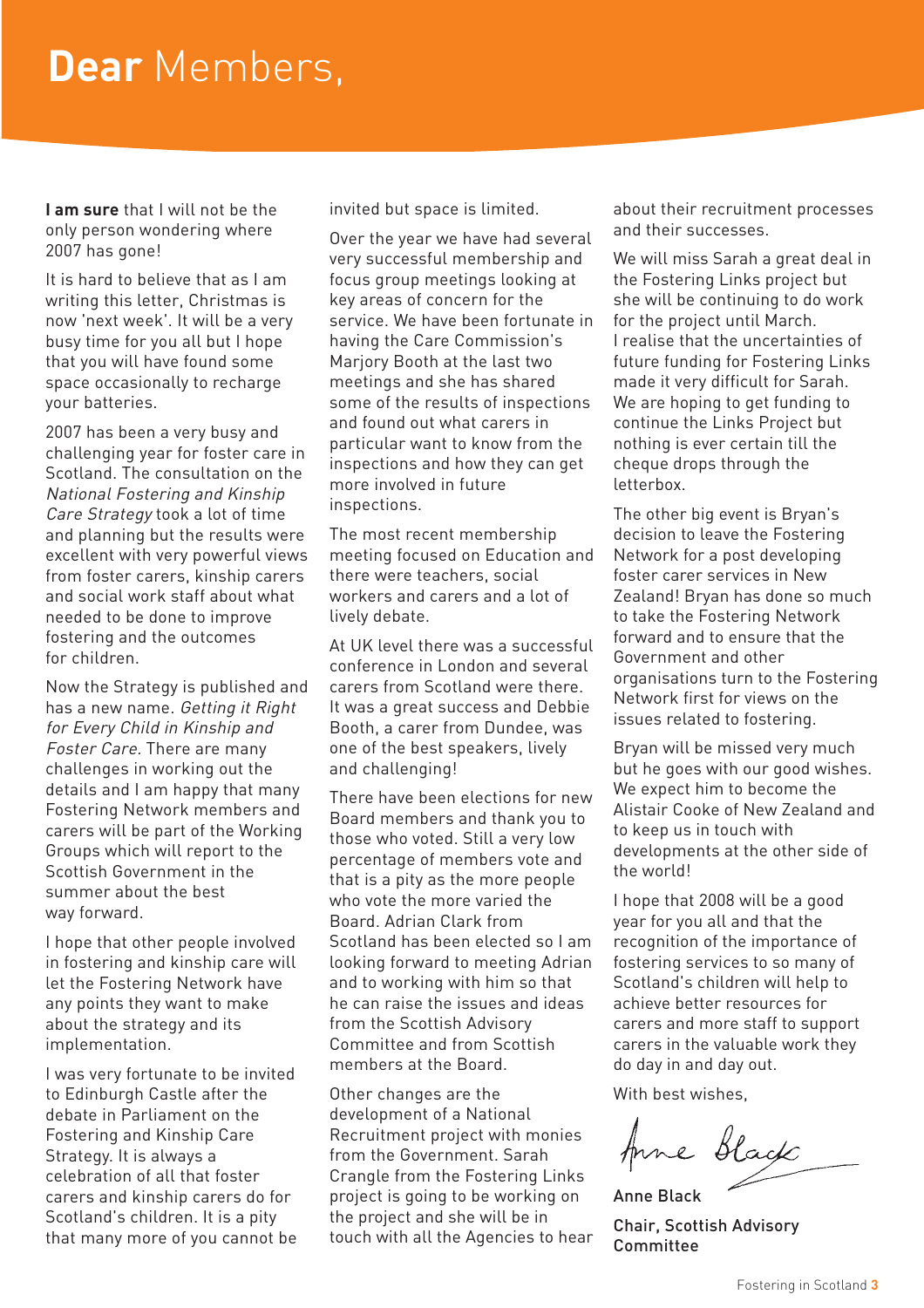## **Akamas online training fo**

Akamas was established by Brian and Kate Cairns to provide training in child care, child protection and education. In particular the range of training includes online learning opportunities.



**Aberdeenshire Council** have recently piloted the Akamas training for their foster carers and in this article, Eilidh Rose & Caron Westmorland, from the family placement team, share their experience…

…Back in 2005, a number of our foster carers were identifying the need to increase their skills and preferring to do so whilst working towards a formal qualification. Our training team were approached and began sourcing a qualification for foster carers that would offer a skills base more suited to the fostering task than the SVQ qualification. It was at this point that contact was made with Akamas in relation to their BTEC Level 3 and Level 4 online qualifications. Akamas was considered relevant due to the involvement of directors, Brian and Kate Cairns and their long standing acknowledged expertise in family based therapeutic child care.

The decision was made to 'pilot' the Akamas training, and a group of four foster carers were selected to embark on the course alongside another four foster carers who were completing the SVQ Level 3. An induction day was held for the four selected foster carers, where a presentation was given by Akamas, with family

placement staff present. Six months later, with some of the work completed, the carers were invited back to meet up with the social work training officer and staff from the family placement team to discuss progress and address any problems or issues that they needed to raise. At this point it was clear that carers were enjoying the challenge and very positive of the benefits the course offered. The problems some had

encountered were in relation to the need for some basic IT skills on helping them submit their assessments. This was acknowledged, and put in place.

When the courses were completed, an evaluation was conducted, and the outcome was that the Akamas training was deemed more cost effective and resource effective, given that a higher number of carers could access and be signed up to gain the qualification. The quality of the materials was felt to be very relevant to the fostering task, of a high standard, and also felt to be accessible and user friendly.

Further funding was secured for another 45 Aberdeenshire foster carers to complete the course at Level 3, and a further eight at Level 4. Each cohort would have 15 carers, and they would attend an induction 'First Steps' day, along with their family placement social worker, where there would be a formal presentation from Akamas on the course content and a member of the corporate training team present to enable carers to access their online accounts and be guided around the website etc. It was also agreed that all future cohorts would be offered IT training as soon as they had accessed their learning accounts. The first

group began the course in September 2007, with a further cohort to start in January 2008, and then in March/April 2008.

Our first fifteen carers are currently working hard, and showing a high level of commitment and determination. Feedback from both carers, and their supervising social workers, is generally very positive and upbeat. So far, carers are feeling suitably supported by the agency and by their Akamas tutor. One carer states:

'My link worker has been excellent and willing to lend books and offer advice whenever I have asked…I have also been on the Akamas training days which helped a lot'.

Another carer states that: 'The Kate Cairns training provided by the agency is a must to complement the online training'.

Carers are saying that it is early days yet, but so far contact with their tutor has been encouraging, although one or two have been a little confused by what the tutor is asking of them. They recognise that this is a new learning experience, and takes time to get used to what is expected.

Of the material, the general view is that it is of a high standard, relevant, interesting and enjoyable. One carer says:

'The material online is excellent. It is very easy to access and is laid out in an interesting way. The course work does not require any additional reading, but a list of useful books is included with each module and I have found the content of the course so interesting that I want to go and read these books. Everything is well explained and there are various exercises along the way to help you to or show you how you should be thinking…'

Some carers are still struggling a bit with what they feel is a lack of computer skills, but are also stating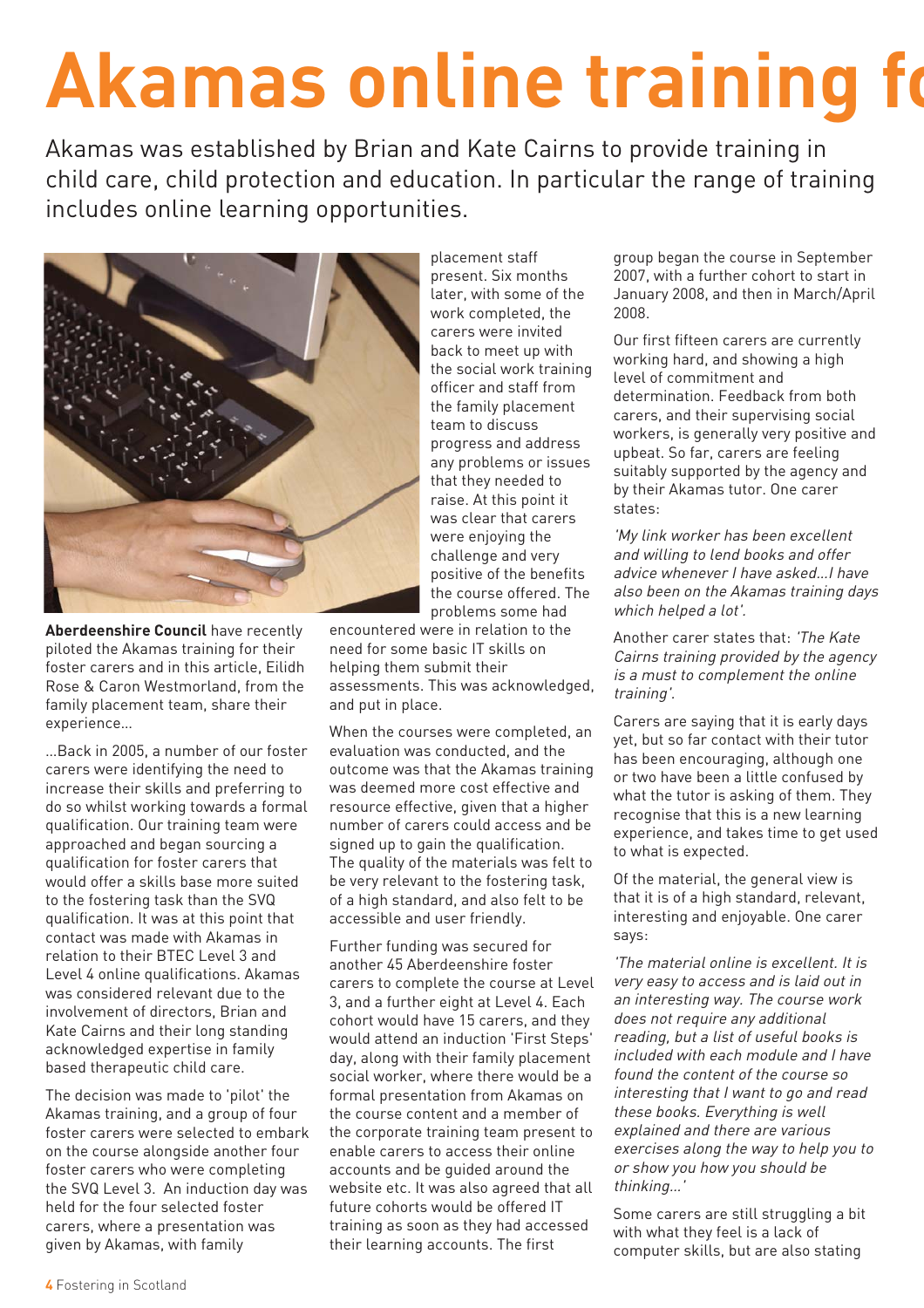## **or foster carers**

that the agency are assisting them appropriately to overcome this. Most carers are finding the material online user friendly, with some finding it easier to print the page they are working on rather than read it on screen.

Carers have been asked how they are managing their study time, and there are mixed views here. Some are finding they manage the tasks in the recommended allotted time, or in less time, others find it hard to combine the care of the children alongside the extra demands of study. One carer says:'It was going really well until the school holidays, and then a child was ill…and I lost five weeks.'

Another says that he manages the time really well, but maybe because he does not have a television, and spends the evening on the Akamas material instead!

More feedback from a carer says that she finds the material takes her more than twice as long as stated to get through. This evidences that carers have to be encouraged to discuss this with their family placement social workers and their tutors.

When asked how useful the learning is, all carers were clear that this was a really positive experience. All say that they are now thinking a lot more, and developing a greater understanding of the reasons why children present such challenging behaviours. Feedback is also saying that carers are learning new strategies for managing these behaviours in a more positive way, and are feeling more confident as a result.

Tutor feedback indicates that the group, whilst responding to the material at differing timescales, are communicating well, are understanding the material, and beginning to make the connections,

for example, between the behaviours the children are presenting, and the possible underlying reasons. Some are now looking back to previous placements, reflecting, and making sense of how they now respond, where in the past they felt they were relying on instinct. Most carers are saying they feel privileged to be part of the Akamas training programme, and are pleased the agency have offered them the opportunity, and are very keen to do it justice.

The Akamas training programme is running alongside Aberdeenshire Council's ongoing training programme for foster carer's, as part of their continuous professional development. As mentioned, foster carers are already seeing the relevance of continuing to attend the other training offered, as it links to their learning through Akamas, and increases their understanding and confidence. Aberdeenshire Council continue to work in partnership with Fostering Network, who offer us support and guidance in our commitment to raising the standard and profile of foster care, alongside assisting us with the delivery of our training.

Although still early days, the feedback from carers is very positive, and the need for the agency as well as the course providers, to support them through this learning experience, listening to their views and responding to any needs arising is crucial. In turn, we envisage our carers becoming more confident and able to speak with personal authority in an informed manner, when the situation requires. We believe their skills will increase, and over time, children will have fewer placements, will experience less placement breakdowns and have carers more able to meet their needs and more assertive in their role.

'My link worker has been excellent and willing to lend books and offer advice whenever I have asked…I have also been on the Akamas training days which helped a lot'.

#### **Training from the Fostering Network**

#### **February - June 2008**

#### **Managing Stress in Foster Care**

\*\*New Programme\*\* 1-day course 14 February 2008 Glasgow

#### **Skills to foster leaders' course**

3-day course 18, 19 & 20 March 2008 **Glasgow** 

#### **Court Skills**

\*\*New Course\*\* 1-day course 24 April 2008 **Glasgow** 

#### **Competency based assessment of foster carers**

1-day course 28 April 2008 Glasgow

#### **Role of the Supervising Social Worker**

2-day course 21 & 22 May 2008 **Glasgow** 

#### **Men in foster care**

1-day course 7 June 2008 Glasgow

#### **Also, coming soon…**

Our training team are currently developing a range of training on Kinship Care. These courses will be aimed at kinship care support workers, or kinship carers and will cover the impact of kinship caring on the family; changing relationships and also how best to support kinship carers.

To book a place or for further information on any of these open courses or any other training offered by the Fostering Network, contact Joy Crawford **t** 0141 204 1400, or visit our website www.fostering.net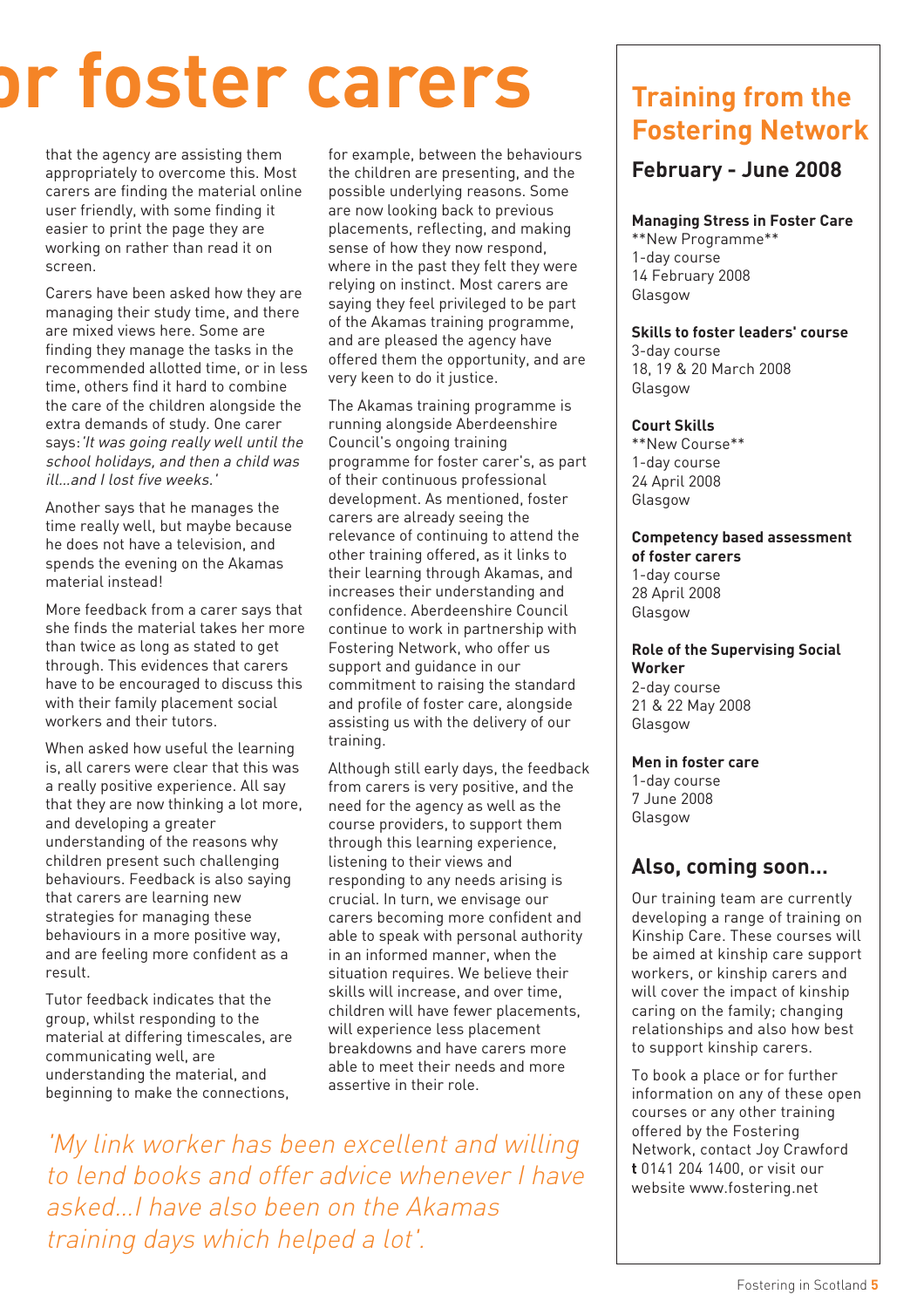## **The Young People's project**

#### **Advisory groups…**

**Young People's Advisory groups** will take place in February 2008 in Glasgow, Stirling, Edinburgh and Dundee.

These groups are open to young people in foster care and the sons and daughters of foster carers.

Young People will have the opportunity to have their say on the Scottish Government consultation on The Looked After Children (Scotland) Regulations.

So, if you're over 12 and fancy coming along to let us know what YOU think

about fostering, why not get in touch… we'd love to hear from you!

#### **East meets West…**

Young people who attend the Glasgow advisory groups welcomed young people from Edinburgh for a fun event in Glasgow at the beginning of January.

This event was supported by the Big Step.

#### **Funding…**

… and a big THANK YOU! to the Moffat Charitable Trust and the Souter Trust in supporting the Young People's project.



## Fancy trekking for funds?

**The Fostering Network** is seeking volunteers who fancy the challenge of joining us in a chance of a lifetime opportunity in October on the Inca trail.

The ten-day trek will explore many of Peru's highlights, including the legendary lost city of the Incas's, Machu Picchu, as well as many fascinating temples and settlements, views of the snow capped Andean peaks and the Scared Valley.

The trek takes place from 3 to 12 October 2008 and between now and then we will be working with Discover Adventure to ensure that participants are fully supported in their fundraising efforts.

Places for the trek are limited, and the trek is challenging as it climbs to 4200m in altitude. To take part in the trek you simply have to complete a registration form and send us the registration fee of £150. Providing that you can raise a minimum of £2,900 in sponsorship by the end of September 2008 then your food, flights (from London) and accommodation are provided at no extra cost to you.

So, if you fancy supporting the Fostering Network, visit www.fostering.net/peru, email peru@fostering.net or call us on 0141 204 1400 for an information pack.

## **Forgotten Voices DVD's still available for purchase**

**These two films** are

written and produced by young people involved with the project and are based on their real-life experiences. Featuring actors and aimed at social workers and trainers, the films contain hard-hitting messages about the impact fostering has on the lives of young people involved in foster care, and the support they require now and in the future. One film highlights the needs and issues for young people in foster care and the other highlights the needs and issues of the sons and daughters of foster carers.

Available on DVD, each film costs £25 incl. p&p. For further information or to purchase the films please contact Alison Boswell, Young People's project worker **e** alison.boswell@fostering.net **t** 0141 204 1400

the fostering nets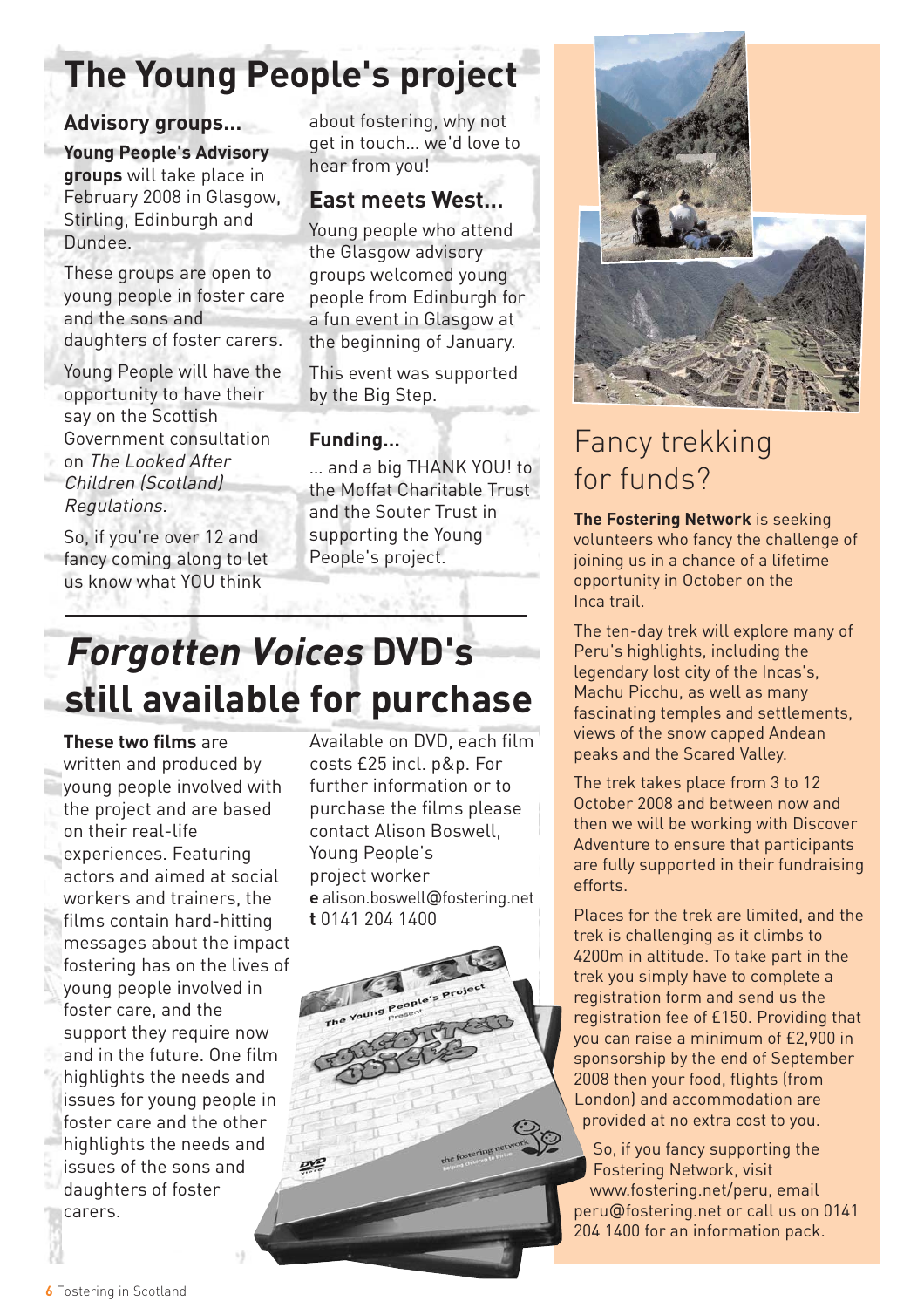## **IFCO conference in Europe**



**Staff from the Glasgow** office were fortunate to take part in the IFCO regional training seminar in Malta in November.

Sue Robertson and Sandra Moody presented a workshop on Allegations - how to make a difficult experience more positive. With an audience of over 60 delegates this workshop was extremely popular.

Meanwhile, Bryan Ritchie and Sarah Crangle presented the work of the Fostering Links project to a similarly packed audience; how it works; how it brings everyone in fostering together, and how this joint working has been so effective in ensuring foster care is pushed up the agenda.

With a delegation from across the world, including Canada, South Africa, New Zealand, Russia and Europe as well as every foster carer in Malta, the conference provided a fantastic opportunity to share experiences of foster care, including similarities and differences from around the globe.

The next IFCO international conference will take place in Dublin from 12 - 17 July 2009, and will be of interest to foster and relative carers, childcare workers, social workers, managers, policy makers, residential care workers, young people and all who have an interest in the provision of good services in foster care.

For further information, visit www.ifca.ie/ifco2009



## Evaluation of Fostering Links project

**An independent evaluation** of the Fostering Links project carried out by Mary McKenna is now available to download from our website.

Having received three years funding from the Big Lottery Fund, the Fostering Links project has, in particular, provided membership meetings, the focus group structure, the Fostering in Scotland newsletters and media training for foster carers.

To find out more about what the project has achieved through it's partnership with foster carers and practitioners from across Scotland, visit www.fostering.net/scotland, or contact project worker, Sarah Crangle.

## **Changes to Disclosure checks**

**The Scottish Government** is currently preparing for the introduction of the Protection of Vulnerable Groups (Scotland) Act 2007, which will include a robust vetting and barring scheme that will safeguard children and protected adults.

With consultation on the secondary legislation for the Act running until 12 February 2008, a new electronic scheme record system will replace the current one off Disclosure

checks, and in place will be an individual scheme record membership for all those working with children and protected adults, including foster carers.

The scheme is intended to ensure that people who are unsuitable to work do not gain access to children or protected adults through work, either paid or unpaid (in paid employment or voluntary work), and that those who become unsuitable are detected early and

prevented from continuing to work, through an effective barring process.

The scheme would link in with those in operation in the rest of the UK and also with similar schemes in Europe.

For further information or to respond to the consultation, visit www.scotland.gov.uk/ pvglegislation